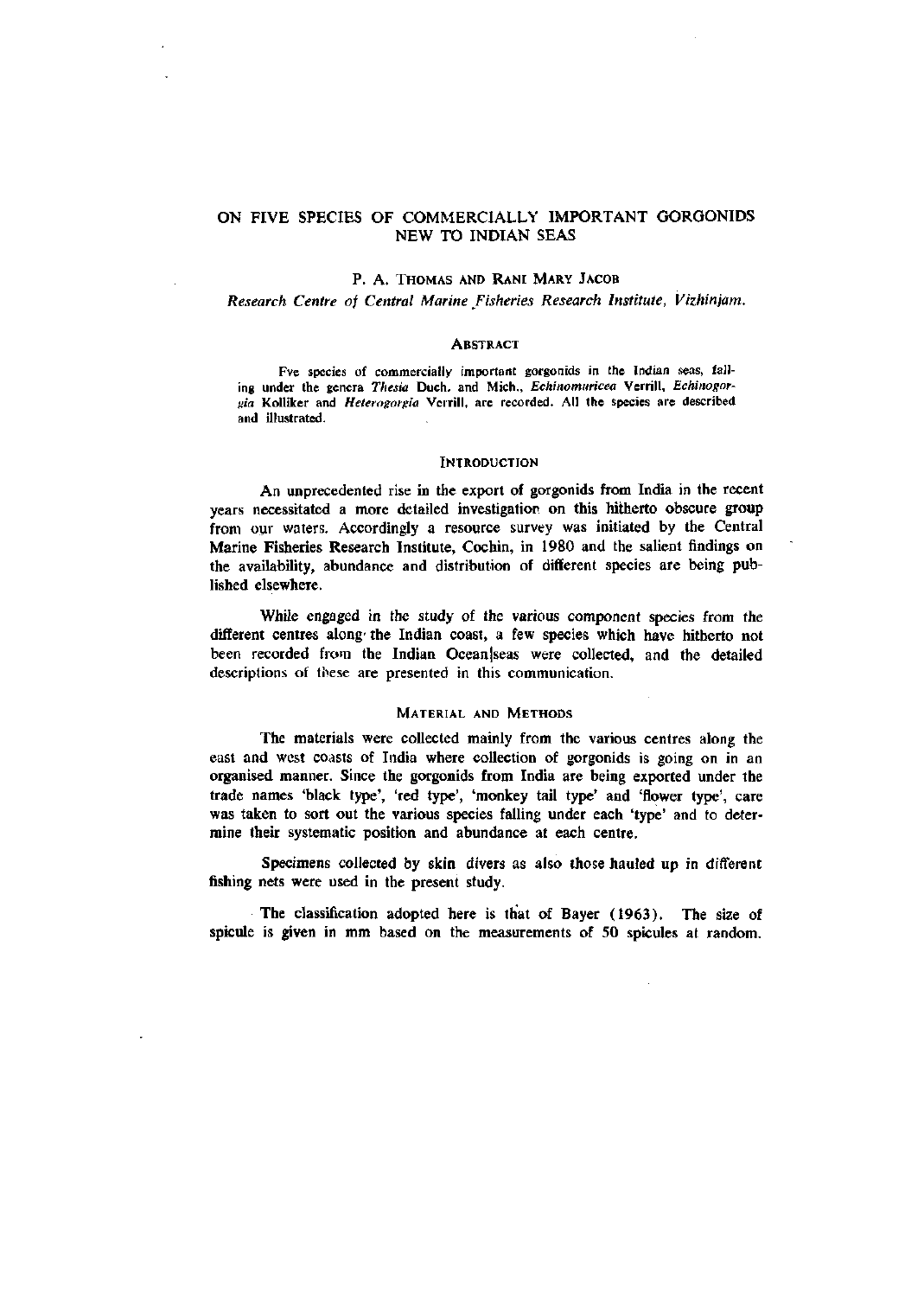The sketches were done with camera-lucida. The various species recorded herein may be classified as follows:

> Order Gorgonacea Lamouroux Suborder Holaxonia Studer Family Paramuriceidae Bayer

> > Genus Thesia Duch. and Mich.

1. *Thesia flava* Nutting

Genus *Echinomuricea* Verrill

- 2. *Echinomuricea indica* Thomson and Simpson
	- Genus *Echinogorgia* Kolliker
- 3. *Echinogorgia flora* Nutting
- 4. *E. complexa* Nutting

Genus *Heterogorgia* Verrill

5. *Heterogorgia jlahellum* (Pallas)

### **SYSTEMATICS**

1. *Thesia flava* Nutting (Fig. 1; A, B, C)

*Thesia flava* Nutting, 1910, p. 52, pi. 8, figs. 1, la.

*Pseudothesia flava* Kukenthal, 1924, p. 228.

*Material:* Two specimens from the Gulf of Mannar, got entangled in a lobster net at a depth of 2-4 meters (Fig. 1, B and C).

*Description:* Both these specimens showed the same pattern of growth. The coiony divid.s in one plane, the branching is asymmetrical and fusion of branches very rare. Branches may divide in a vague dichotomous pattern and end in blunt tips. Diameter of branches 1.5-2 mm and of stalk about 4 mm; emerging part of the branch less wide than the apical portion.

Calyces crowded and contiguous; about 0.5 mm high and 1 mm wide. Surface of calyces bristled owing to the presence of spines projecting from the characteristic *Thesia* type of spicules. Polyps fully retractile; operculum and collaret delicate. Conenenchyme packed with irregular plates.

*Spicules:* 1) The characteristic *Thesia* type of spicule may measure up to 0.56 X 0.033 mm excluding spines (Fig. 1, A. 1). Spines may have an average length of 0.08 mm. Apart from this type, there may be regular spindles (Fig. 1, A. 2) of which some may be slightly bifid at one end. 3) Quadriradiates (Fig. 1, A. 3) and 4) Multiradiates (Fig. 1, A. 4).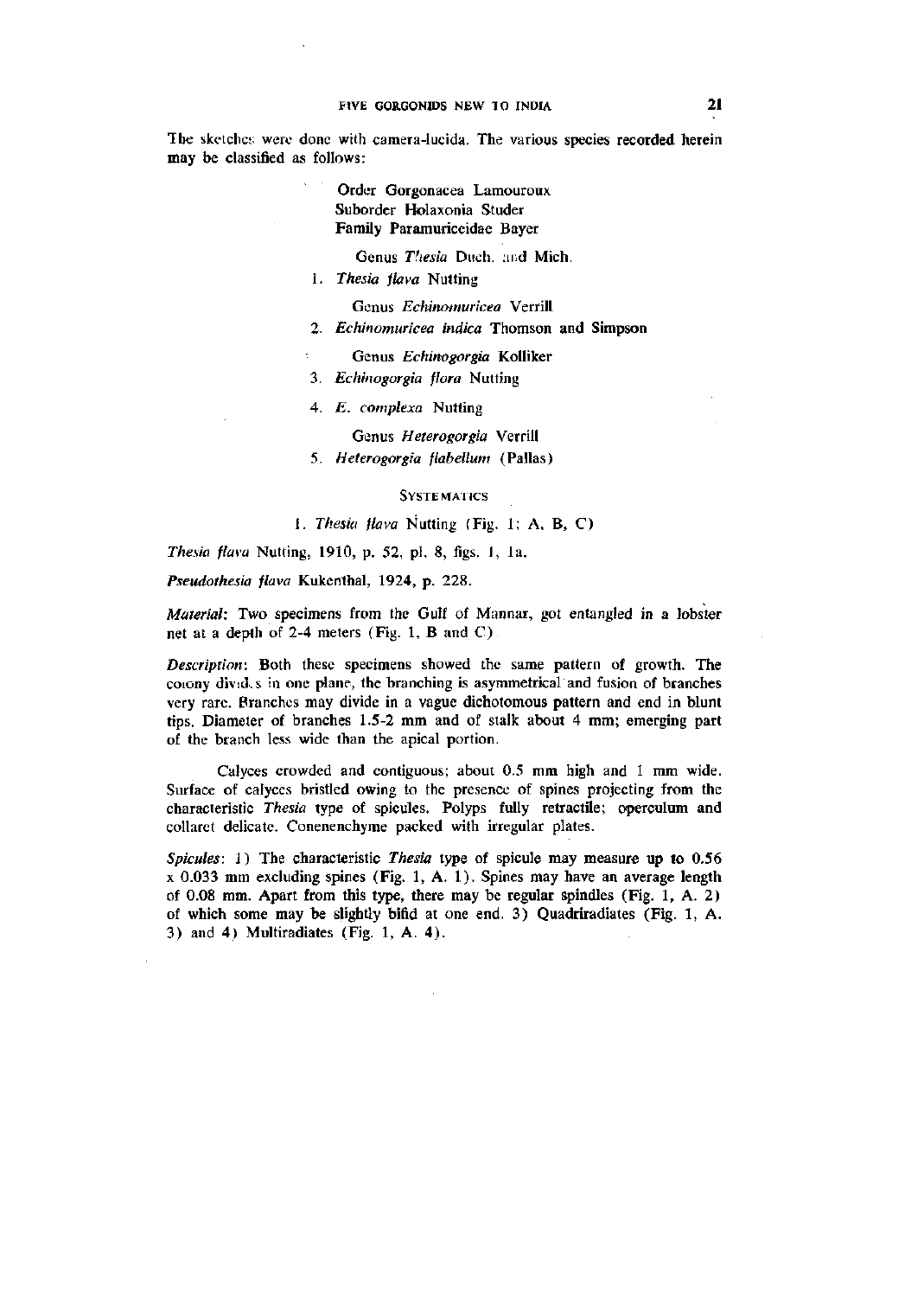

FIG. 1. A *Thesia flava:* Spicules, 1) *Thesia* type of spicule, 2) Regular spindles, 3) Quadriradiate spicule and 4) Multiradiates. B. *Thesia flava:* Entire specimen. C. *Thesia flava:* Entire specimen. D. *Echinogorgia flora:* Spicules, 1) Leaf clubs, different stages of growth, 2) Spindles and 3) Tetract spicules. E. *Echinogorgia flora:* Entire specimen, F. *Echinogorgia flora:* Entire specimen, G. *Echinomuricea*  indica: Spicules, 1) Thorn spicules, different stages of growth, 2) Spindles, 3) Triraradates, 4) Tetraradiates and 5) Multiradiates. H. *Echinogorgia complexa:*  Spicules, 1) Leaf clubs, different stages, 2) Ordinary clubs, 3) Toothed spindles, 4) Granulated spindles, and 5) Triacts|Tetracts. I. Heterogorgia flabellum: Spicules, 1) Large spindles, 2) Bent spindles, 3) Tetraradiates and 4) Multiradiates.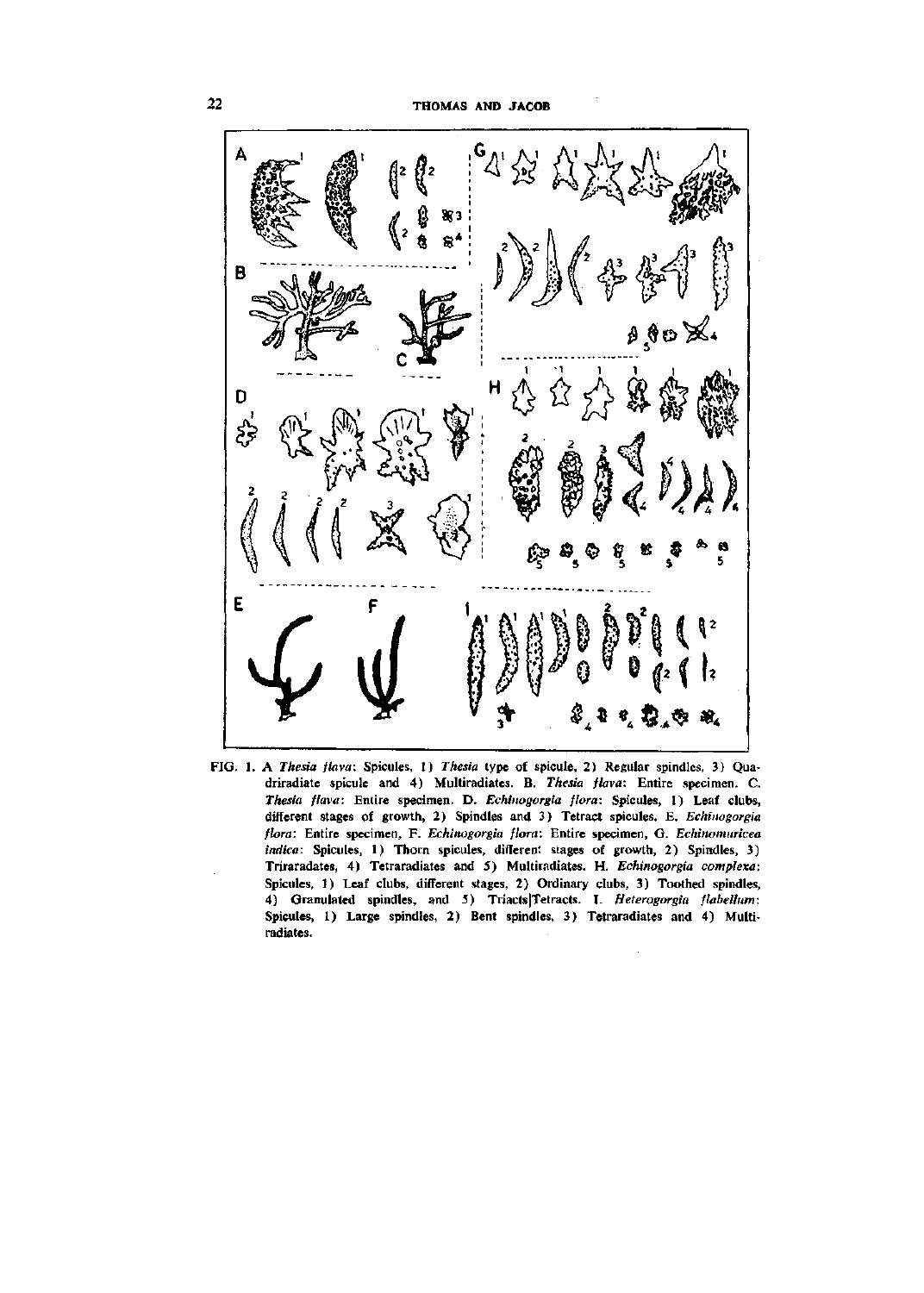*Colour:* Of the two specimens examined one was greenish yellow and the other pink. Spicules assume the general colour of the specimen.

*Biological associates:* Barnacles often form galls on branches.

*Distribution:* Known previously from Malay Archipelago and is here reported from the Gulf of Mannar.

*Commercial name:* "Flower type"

### 2. *Echinomuricea indica* Thomson and Simpson

## (Fig. 1, G; Fig. 2. A)

*Echinomuricea indica* Thomson and Simpson, 1909, p. 204, pi. 3, figs. 2, 3; pi. 8, fig. 4.

Kukenthal, 1924, p. 188, fig. 17.

*Material:* Several specimens from export samples. This species is fairly well represented all along the southwest and southeast coasts of India and is exploited in large quantities at Rameswaram and Tuticorin. This species is distributed up to a depth of 25 meters in the Gulf of Mannar, but is common only at depths between 5 and 8 meters (Fig. 2).

Maximum size noted in this case is 80 cm (height) with a spread of about 60 cm or more. Colony divides in one plane and may assume ovate, obovate or even circular shape in advanced stages of growth. Branches arising directly from the stalk lose their identity after a short distance and the branchlets formed often traverse in a radial pattern. These branchlets often anastomose freely in an irregular pattern, resulting in an irregular reticulation with mesh size varying between  $1 \times 1.5$  and  $1.5 \times 6$  cm; meshes often elongated in the axis of growth, and the branchlets forming the sides of mesh may have an average diameter of 2 mm; branchlets often end in blunt tips.

Calyces distributed throughout, hemispherical; height 0.5 mm and diameter 1.5 mm on an average. Anthocodia retractile, calyx margin ornamented with thorn spicules, collaret well defined and robust.

*Spicules:* 1) Thorn spicules. *Echinomuricea* type, with sharp conical spine bearing 6 or less tuberculated root-like structures arising from the base of the spine (Fig. 1, G. 1). Size, when well developed, 0.39 x 0.39 mm. Other spicules represented are 2) Spindles (Fig. 1, G. 2). 3) Triradiates *(>* 

Tetraradiates (Fig. 1, G. 4) and 5) Multiradiates (Fig. 1, G. 5).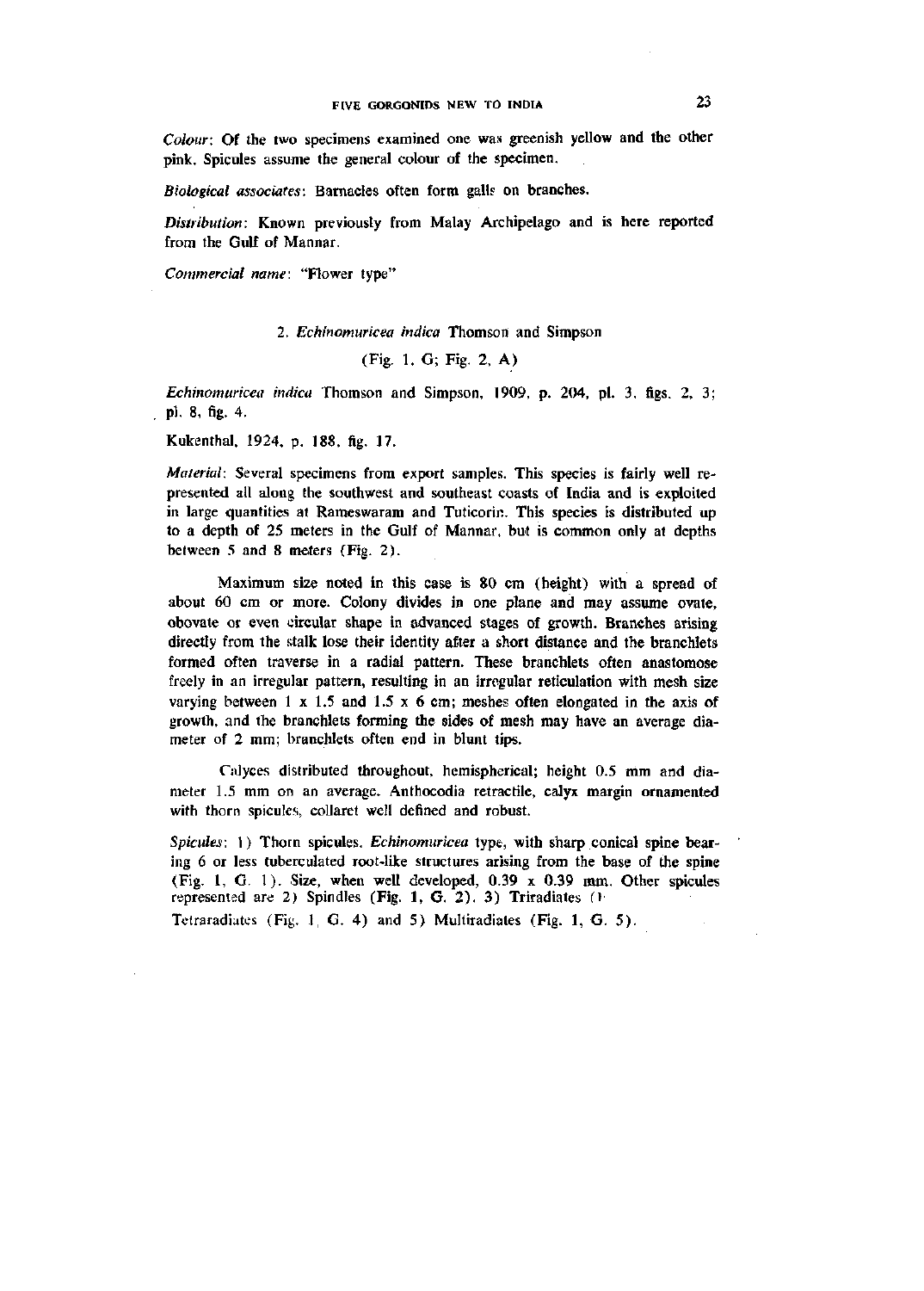

**MC**  *•lexa* ririsel scale 5 cm K *C. Helen)* would theleflum (finet scale 20 cm).

Colour: Coenenchyme prown; axis dark brown and spicules colourless.

Distribution: The original discription of the species was based on a collection from a depth of 24 meters off Arakan coast. The species is here reported from<br>the Indian sons the Indian seas.

Commercial names "Black type"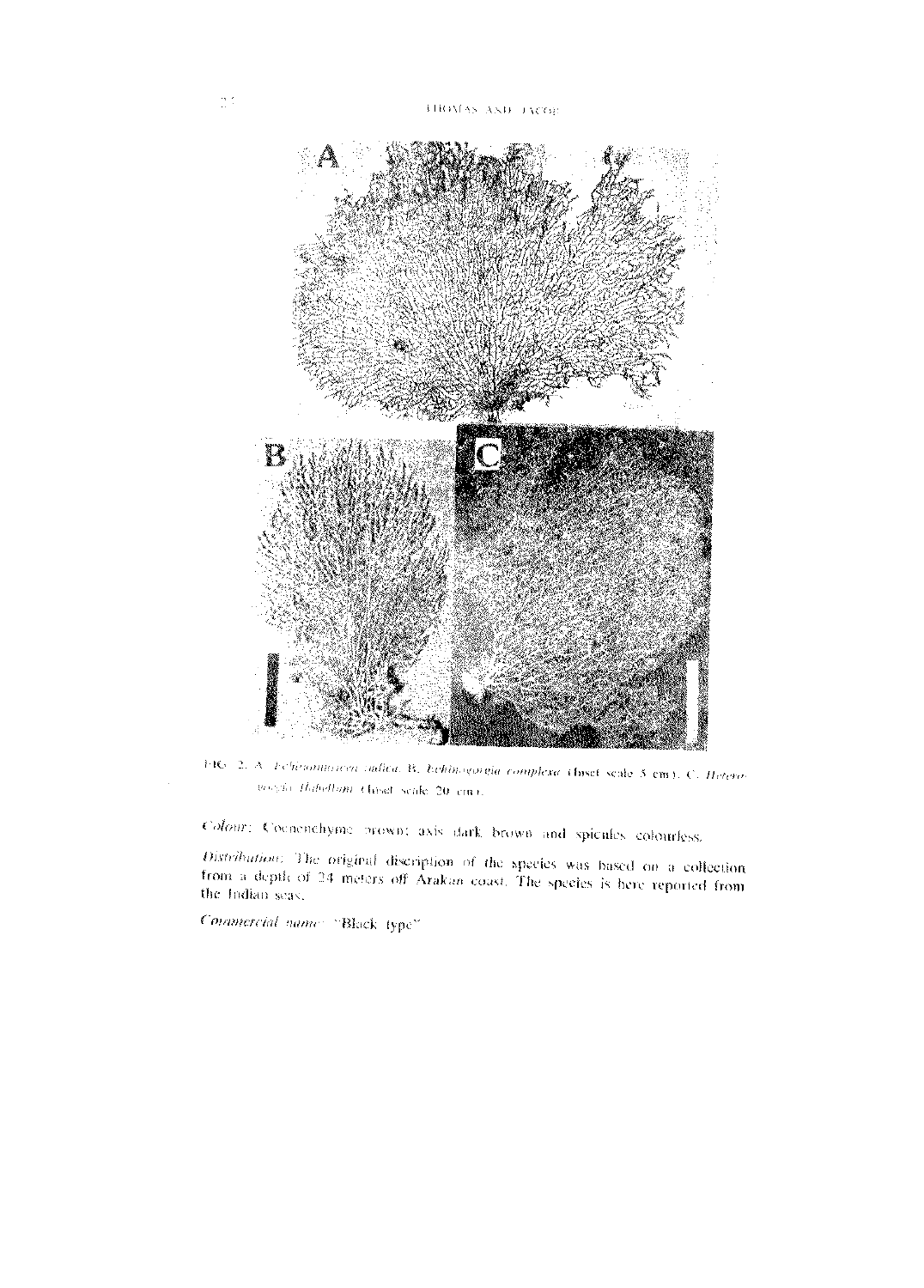# FIVE GORGONIDS NEW TO INDIA 25

# 3. *Echinogorgia flora* Nutting (Fig. 1: D, E, F)

*Echinogorgia flora* Nutting, 1910, p. 66, pi. 11, figs. 2, 2a; pi. 21, fig. 10. Kukenthal, 1924, p. 209, fig. 123.

*Material:* Two specimens collected by skin diving off Mulloor (south of Vizhinjam) from mussel beds (Figs. 1, E. F).

*Description:* Colony bushy and branches in one plane, division often in an irregularly dichotomous pattern; one branch (normally that which is directed to the peripheral part of the specimen) often curves out just after its point of origin and then grows while the other takes a straight course. The tips of branches often show a tendency to curve towards the midlongitudinal line of the colony. Branches circular in cross section with a diameter varying between 2 and 3 mm; tips blunt. Stalk and branches have more or less the same diameter.

Calyces distributed all over, contiguous and flush with the surface. Polyps retractile, surface and calyces well armoured with 'leaf clubs'.

*Spicules:* 1) "Leaf clubs". *Echinogorgia* type. These spicules differ from the same seen in all the other species of *Echinogorgia* in that there is only one leaf as against several noted in all the others. The leaf like expansion, in the present case, is oval, orbicular and transparent and in some cases the expansion may bear tubercles or striations ornamenting it (Fig. 1, D. 1). The basal part may have 1-4 lateral tuberculated structures as in all *Echinogorgia* type of spicules. Size up to 0.42 mm. 2) Spindles. Angulated or not, size up to 0.25 mm (Fig. 1, D. 2). 3) Tetracts. Very rare (Fig. 1, D. 3).

*Colour:* In living condition the colony was light yeUow, but after preservation in formalin the colour turned to pale white. The axis is dark brown in older parts while pale brown in the terminal parts. Spicules are colourless.

*Biological associates: Pteria* sp. found attached to a specimen examined.

*Distribution:* This species was originally recorded from the littoral zone of New Guinea and is here recorded from the southwest coast of India (south of Vizhinjam) from mussel beds at a depth of 4 meters.

*Commercial name:* "Flower type".

4. *Echinogorgia complexa* Nutting

## (Fig. 1, H; Fig. 2, B)

*Echinogorgia complexa* Nutting, 1910 p. 67, pi 11, figs. 1, la; pi. 21, Fig. 11.

Kukenthal, 1924, p. 200.

*Material:* Several specimens from export samples. This species is rather widespread in the southeast and southwest coasts of India (Fig. 2,).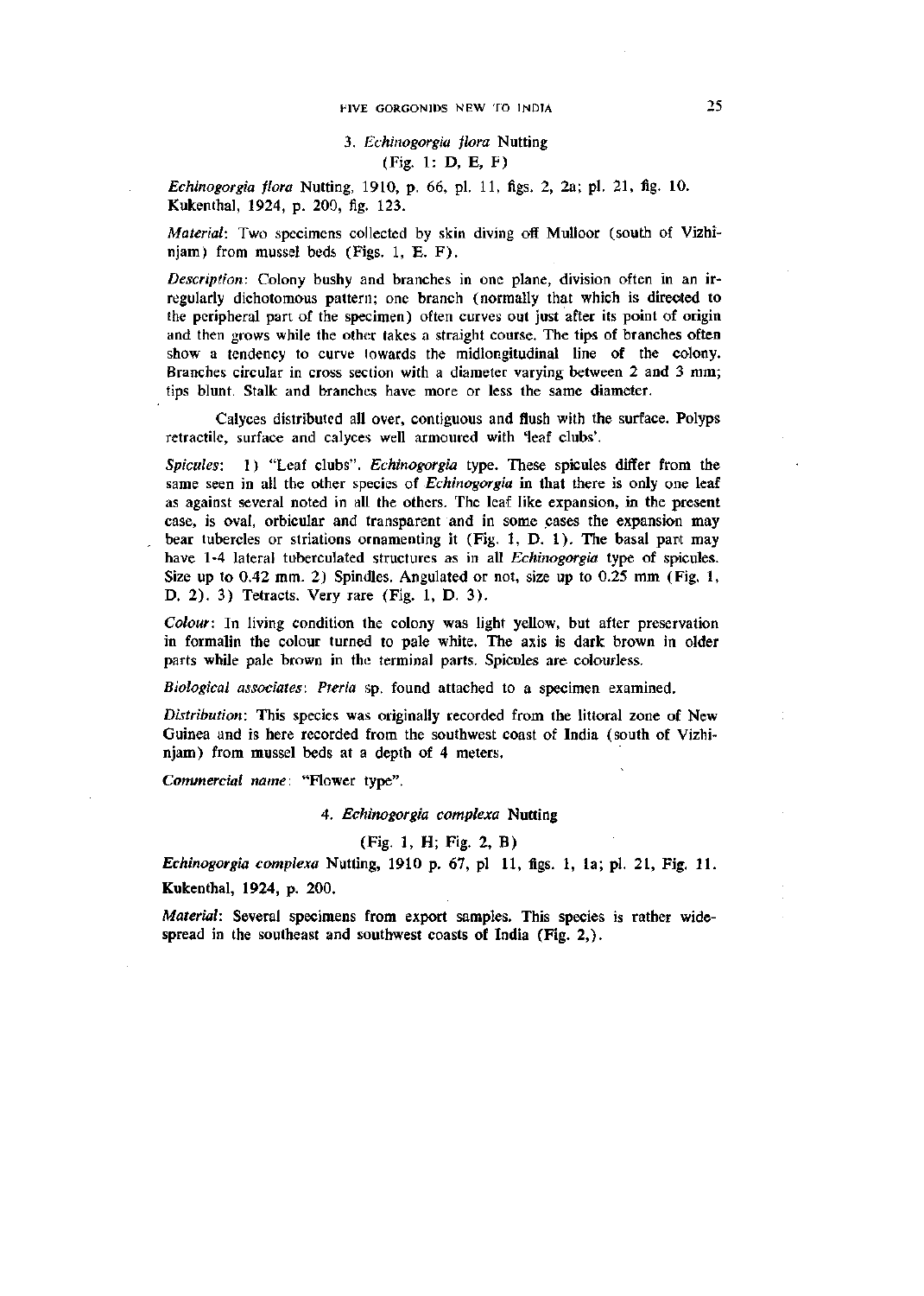## 26 THOMAS AND JACOB

*Description:* Colony flabellate and reticulate, often forming circular to oval expansions. Stalk, which is rather robust, is continued further as main branches and may be traceable in the lower l/3rd of the colony. Radial branchlets are given off from these branches and these, after their emergence, curve out and then take a parallel course. These radials, as they go, produce lateral branchlets possessing blunt tips. As the growth proceeds these branchlets come into contact with their counterparts originating from the opposite side and fuse forming a compact scalariform reticulation. Meshes thus formed may have a size of about 5 X 10 mm, their long axis being in the direction of growth. Some branches of the last order which could not establish contact with their counterparts, may project into the mesh ornamenting it. Branchlets may have a uniform diameter of 2 mm.

Calyces are distributed uniformly and are contiguous, diameter up to 1 mm and height 0.5 mm. Polyps contractile completely, but collaret rests above the calyx margin. Calyx wall and the general surface ornamented with "leaf clubs".

*Spicules:* 1) "Leaf clubs" (Fig. 1, H. 1) With several leaf-like expansions from one side and with root-like tuberculated structures from the other. Size, 0.34 x 0.21 mm when well developed. 2) Ordinary clubs. Size,  $0.33 \times 0.126$  mm (Fig. 1, H. 2). 3) Toothed spindles. Size up to 0.94 x 0.07 mm (Fig. 1, H. 3). 4) Granulated spindles (Fig. 1, H. 4). 5) Triacts | Tetracts (Fig. 1, H. 5).

*Colour:* Colony brown, axis dark brown and spicules colourless.

*Distribution:* This species was originally recorded from New Guinea from a depth of 73 meters and is here recorded from the southeast and southwest coasts of India.

*Commercial name:* "Black type".

### *5. Heterogorgia jlabellum* (Pallas)

# (Fig. 1, 1; Fig. 2, C)

*Heterogorgia reticulata* Nutting, 1910, p. 93, pi. 17, figs. 2, 2a; pi. 22, fig. 17. *Heterogorgia jlabellum* Kukenthal, 1924, p. 434 (synonymy).

*Material:* Several specimens from both southwest and southwest coasts of India. Specimens may grow to a height of 100 cm with a lateral spread of about 80 cm or more.

*Description:* Colony flabellate and reticulate. Stalk divides into main branches which may be traceable up to the middle of the colony and then divide into smaller branchlets. These branches, as they go, divide and redivide forming the